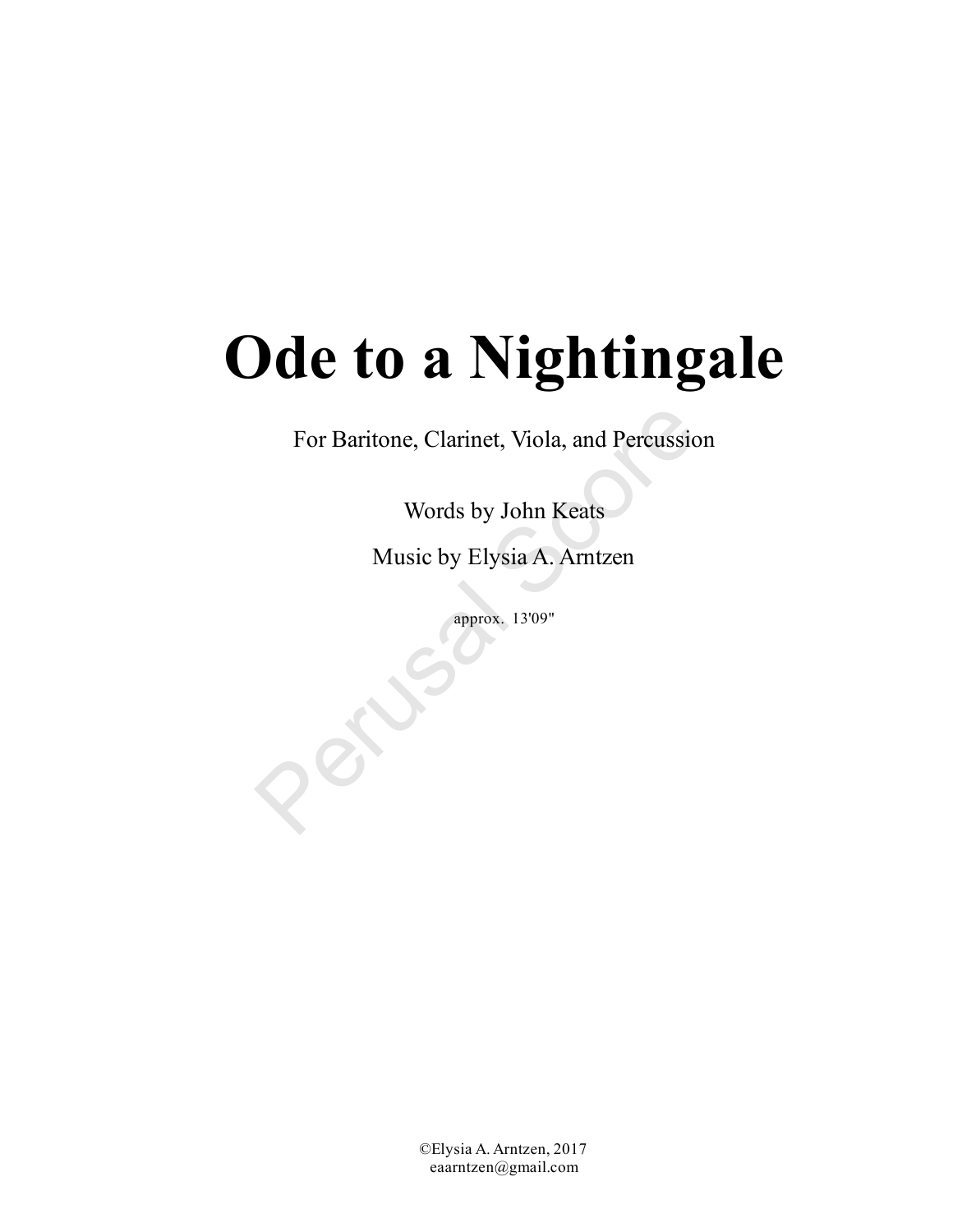### **Instrumentation**

Clarinet in Bb Viola Percussion: high woodblock with hard rubber mallets suspended cymbal with brushes and a bow Baritone

#### **Program Notes**

In setting Keats' famous poem, I had a few goals. First, I wanted the mood of the piece to match the text without getting too dark. The instrumentation is light and mostly sits higher than the vocal line, which gives the impression of a person sitting alone and listening to natural sounds. The piece is through-composed and the tonality is vague, with a few recurring motives, which follows the train of thought of the poem. My second goal was to evoke the nightingale itself without using real recordings. The instruments I have chosen can make a few of the nightingale's sounds, but no one instrument can mimic its song entirely. The nightingale sounds pass between the players and sometimes disappear entirely as the person is lost in thought. The result is a piece that is wandering and not overly dramatic, while still being expressive.

#### **About the Composer**

Elysia Arntzen is a current DMAstudent at University of Nebraska-Lincoln. She holds a MM and BM in Composition from Ball State University. She is a composer, soprano, and pianist and enjoys performing in operas and musical theatre. Many of her works are for voice with or without accompaniment. Hobbies include cycling, video games, and studying other languages.

Perusal Score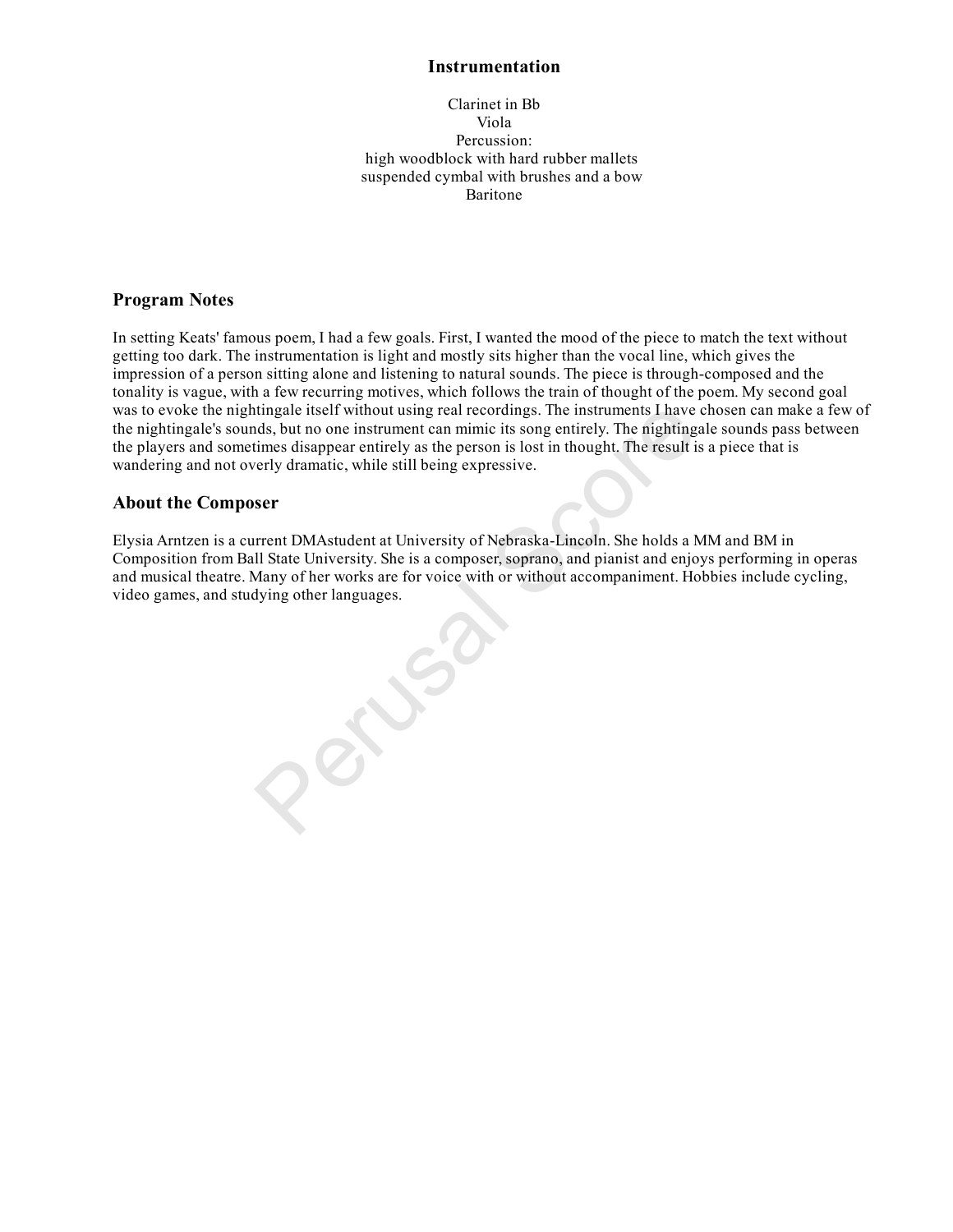#### **Ode to a Nightingale**

by John Keats

My heart aches, and a drowsy numbness pains My sense, as though of hemlock I had drunk, Or emptied some dull opiate to the drains One minute past, and Lethe-wards had sunk: 'Tis not through envy of thy happy lot, But being too happy in thine happiness,— That thou, light-winged Dryad of the trees In some melodious plot Of beechen green, and shadows numberless, Singest of summer in full-throated ease. O, for a draught of vintage! that hath been Cool'd a long age in the deep-delved earth,

Tasting of Flora and the country green, Dance, and Provençal song, and sunburnt mirth! O for a beaker full of the warm South, Full of the true, the blushful Hippocrene, With beaded bubbles winking at the brim, And purple-stained mouth; That I might drink, and leave the world unseen, And with thee fade away into the forest dim:

Fade far away, dissolve, and quite forget What thou among the leaves hast never known, The weariness, the fever, and the fret Here, where men sit and hear each other groan; Where palsy shakes a few, sad, last gray hairs, Where youth grows pale, and spectre-thin, and dies; Where but to think is to be full of sorrow And leaden-eyed despairs, Where Beauty cannot keep her lustrous eyes, Or new Love pine at them beyond to-morrow. The blushful Hippocrene,<br>
ple-stained mouth;<br>
he blushes winking at the brim,<br>
the thou art port<br>
it, and leave the world unseen,<br>
e fade away into the forest dim:<br>
For the standard mouth is to be to the forest dim:<br>
The v

Away! away! for I will fly to thee, Not charioted by Bacchus and his pards, But on the viewless wings of Poesy, Though the dull brain perplexes and retards: Already with thee! tender is the night, And haply the Queen-Moon is on her throne, Cluster'd around by all her starry Fays; But here there is no light, Save what from heaven is with the breezes blown Through verdurous glooms and winding mossy ways.

I cannot see what flowers are at my feet, Nor what soft incense hangs upon the boughs, But, in embalmed darkness, guess each sweet Wherewith the seasonable month endows The grass, the thicket, and the fruit-tree wild; White hawthorn, and the pastoral eglantine; Fast fading violets cover'd up in leaves; And mid-May's eldest child, The coming musk-rose, full of dewy wine, The murmurous haunt of flies on summer eves.

Darkling I listen; and, for many a time I have been half in love with easeful Death, Call'd him soft names in many a mused rhyme, To take into the air my quiet breath; Now more than ever seems it rich to die, To cease upon the midnight with no pain, While thou art pouring forth thy soul abroad In such an ecstasy! Still wouldst thou sing, and I have ears in vain— To thy high requiem become a sod.

Thou wast not born for death, immortal Bird! No hungry generations tread thee down; The voice I hear this passing night was heard In ancient days by emperor and clown: Perhaps the self-same song that found a path Through the sad heart of Ruth, when, sick for home, She stood in tears amid the alien corn; The same that oft-times hath Charm'd magic casements, opening on the foam Of perilous seas, in faery lands forlorn.

Forlorn! the very word is like a bell To toll me back from thee to my sole self! Adieu! the fancy cannot cheat so well As she is fam'd to do, deceiving elf. Adieu! adieu! thy plaintive anthem fades Past the near meadows, over the still stream, Up the hill-side; and now 'tis buried deep In the next valley-glades: Was it a vision, or a waking dream? Fled is that music:—Do I wake or sleep?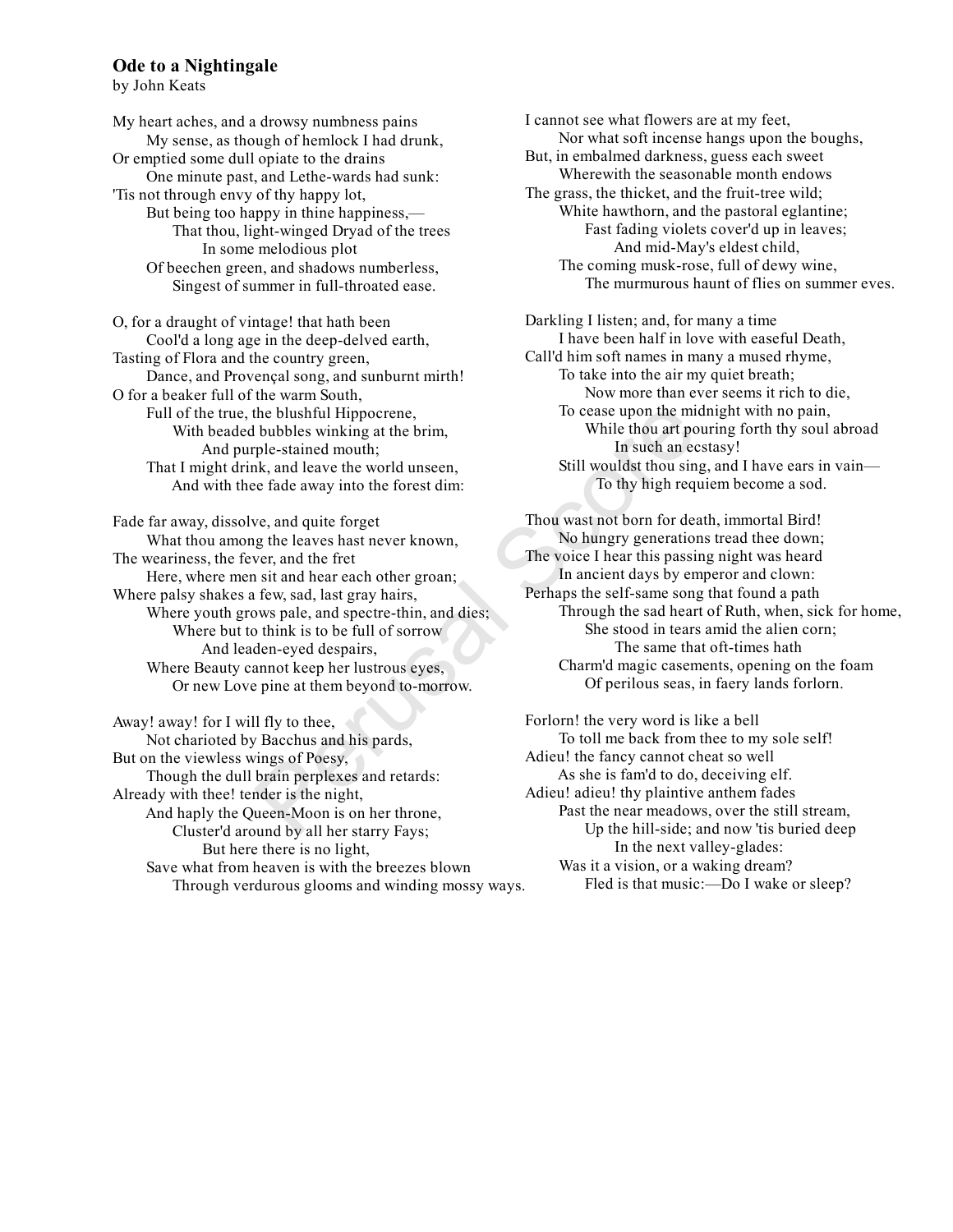## Ode to a Nightingale approx. 13'09"

Elysia A. Arntzen

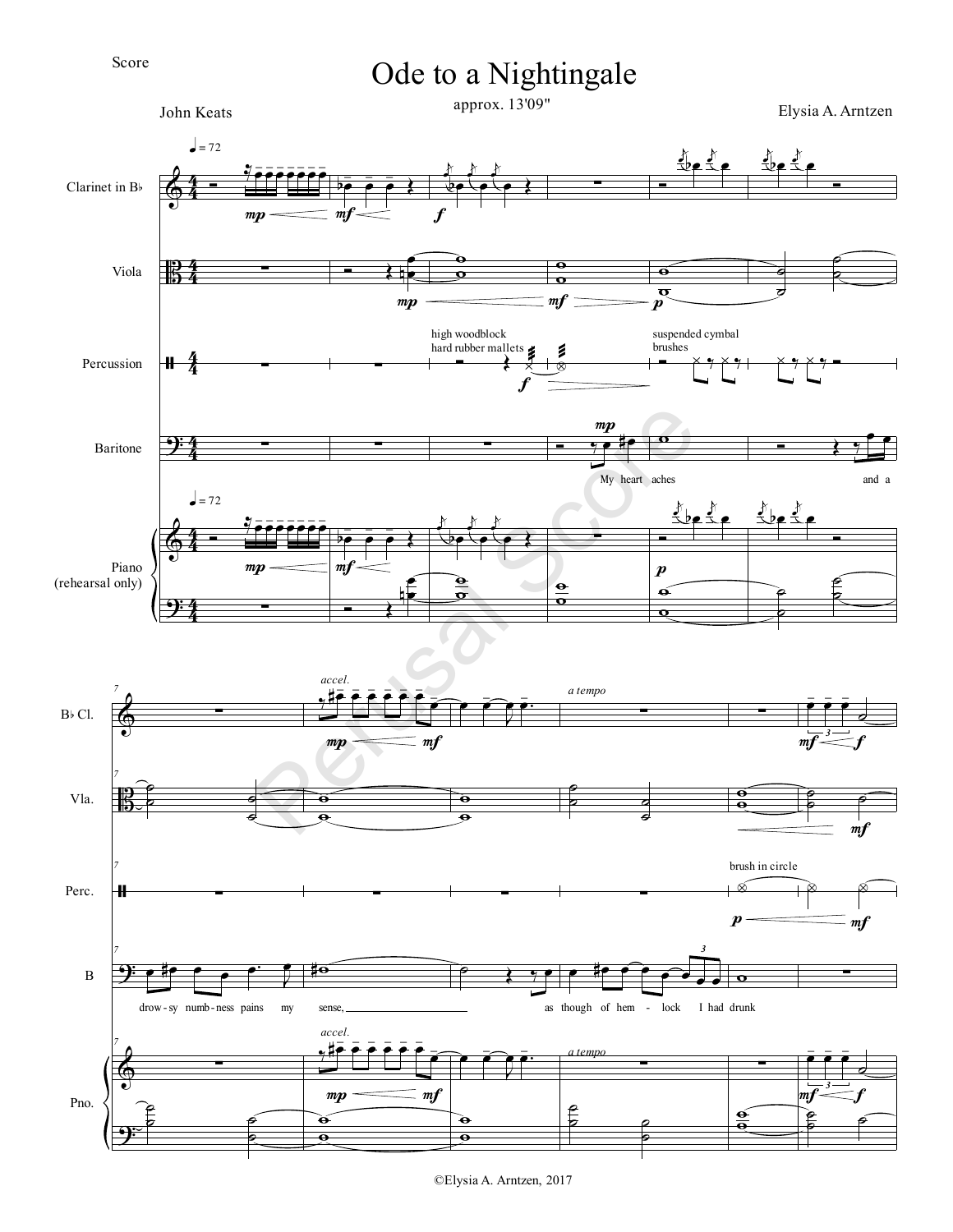![](_page_4_Figure_1.jpeg)

![](_page_4_Figure_2.jpeg)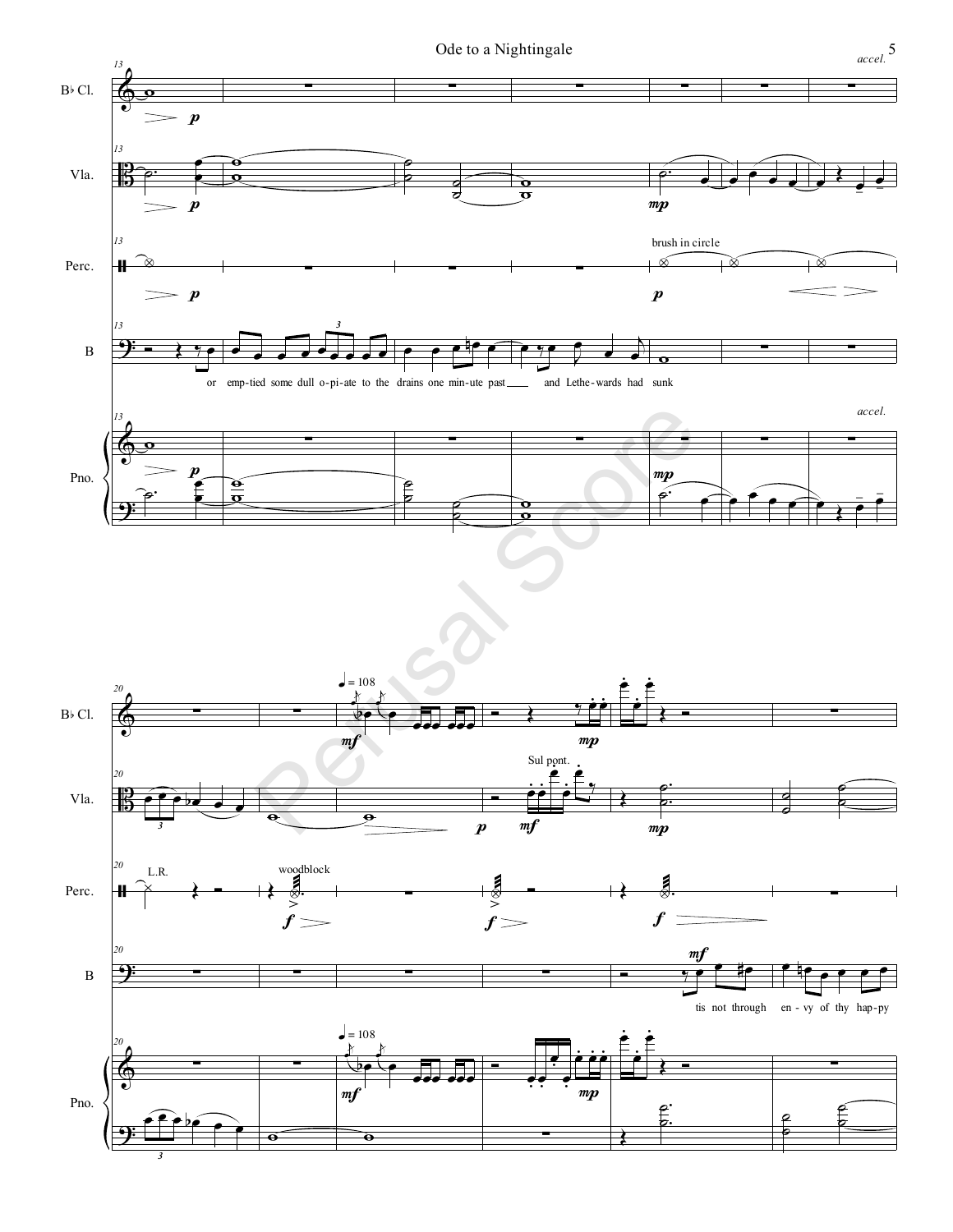![](_page_5_Figure_0.jpeg)

![](_page_5_Figure_1.jpeg)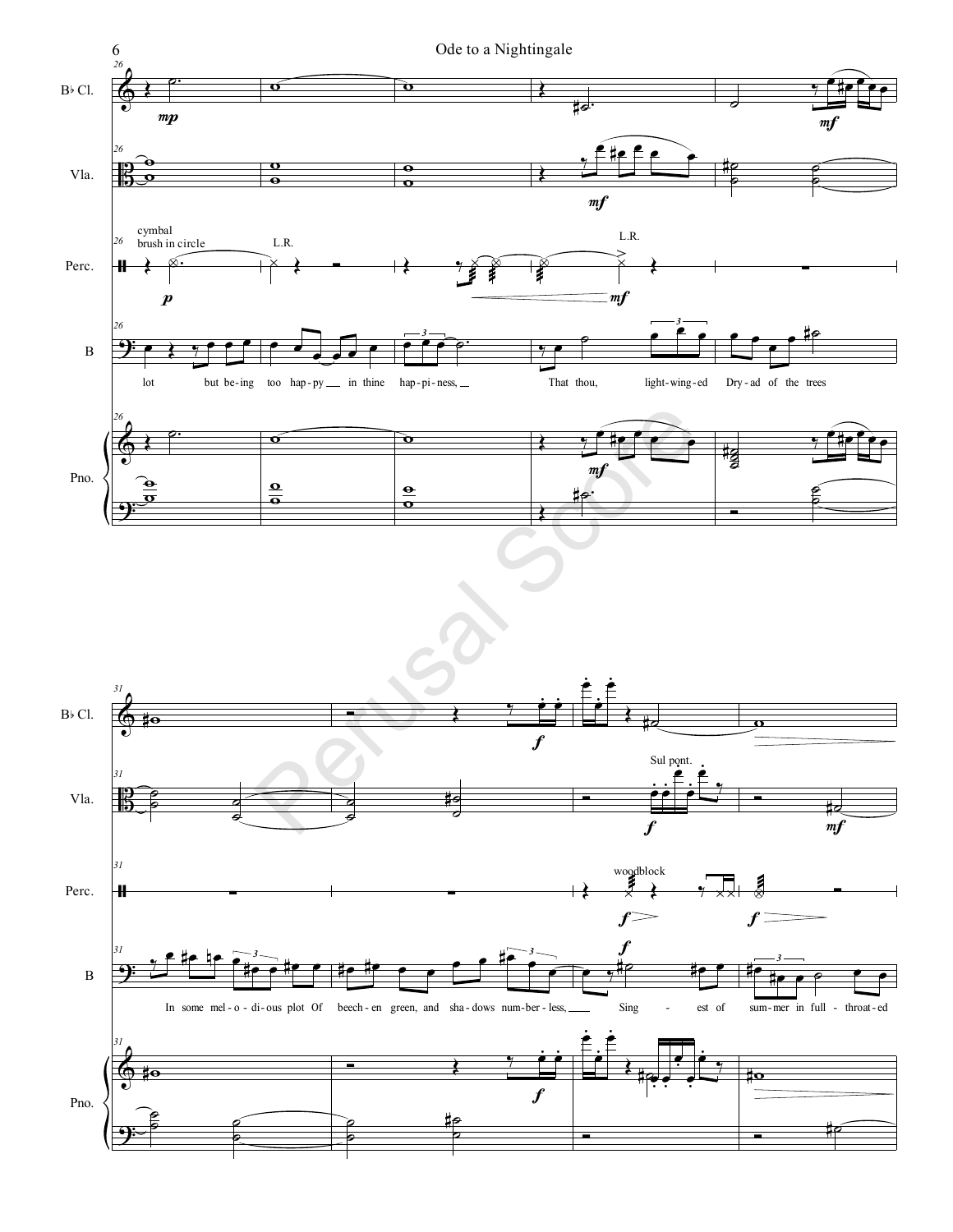![](_page_6_Figure_0.jpeg)

![](_page_6_Figure_1.jpeg)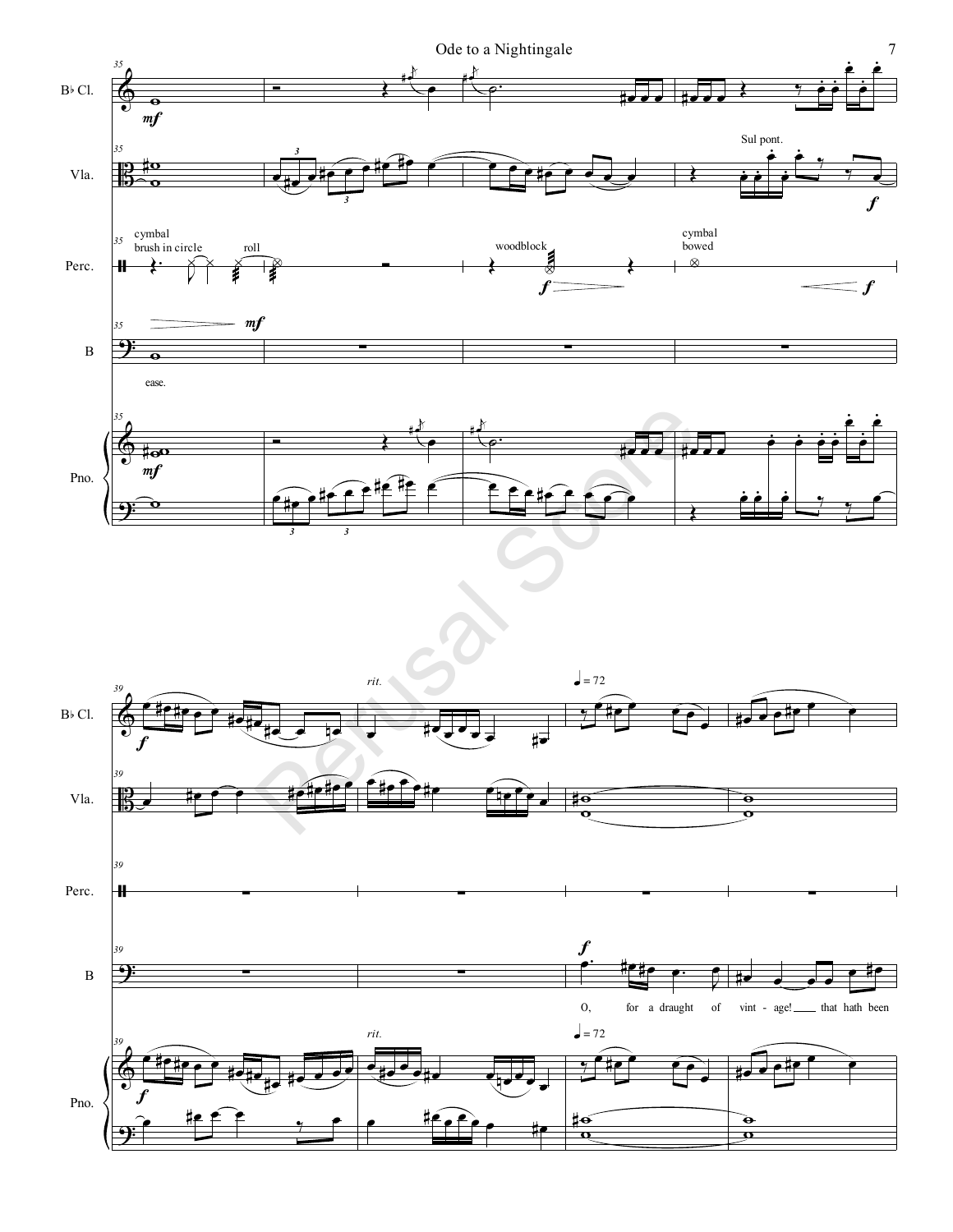![](_page_7_Figure_0.jpeg)

![](_page_7_Figure_1.jpeg)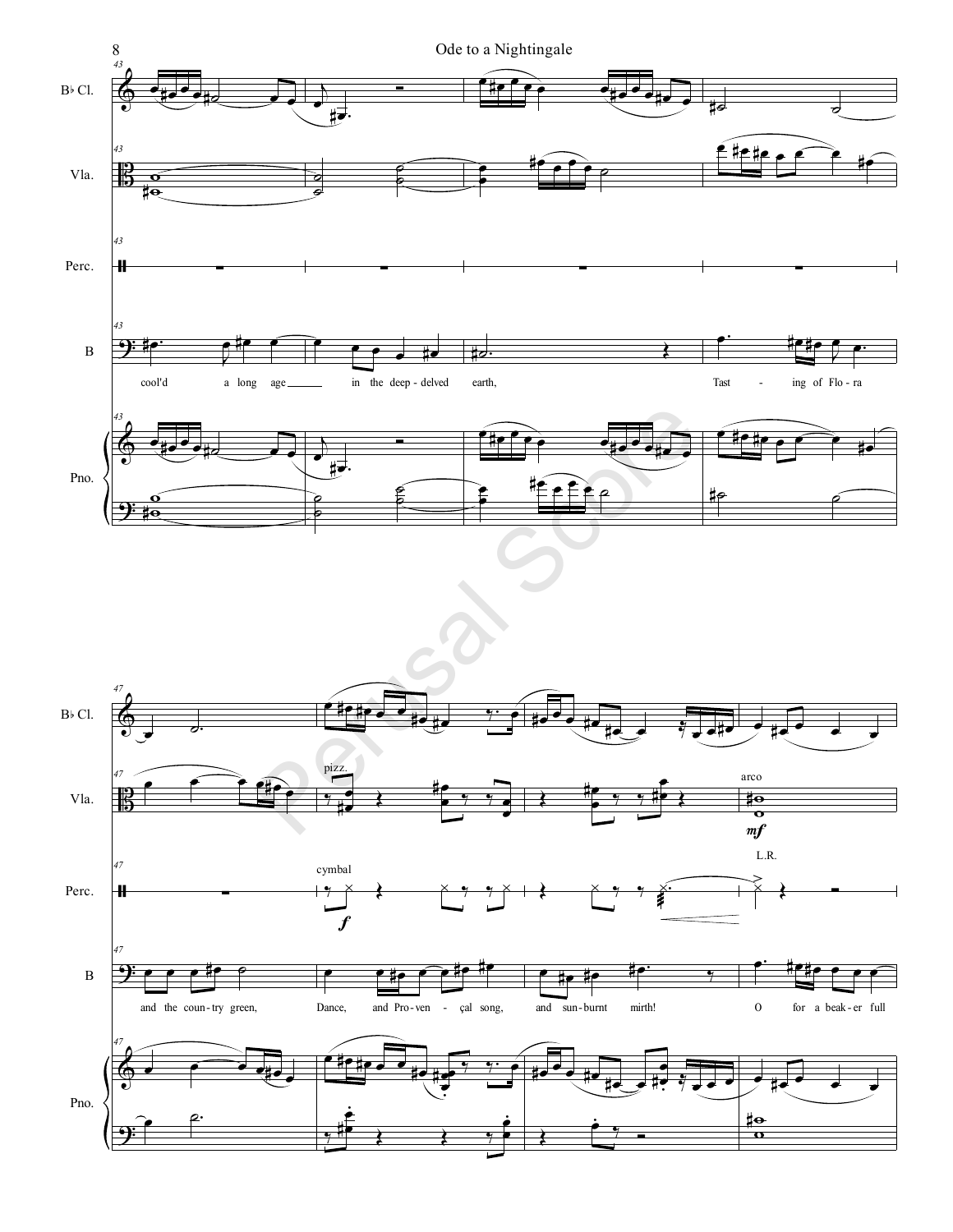![](_page_8_Figure_1.jpeg)

![](_page_8_Figure_2.jpeg)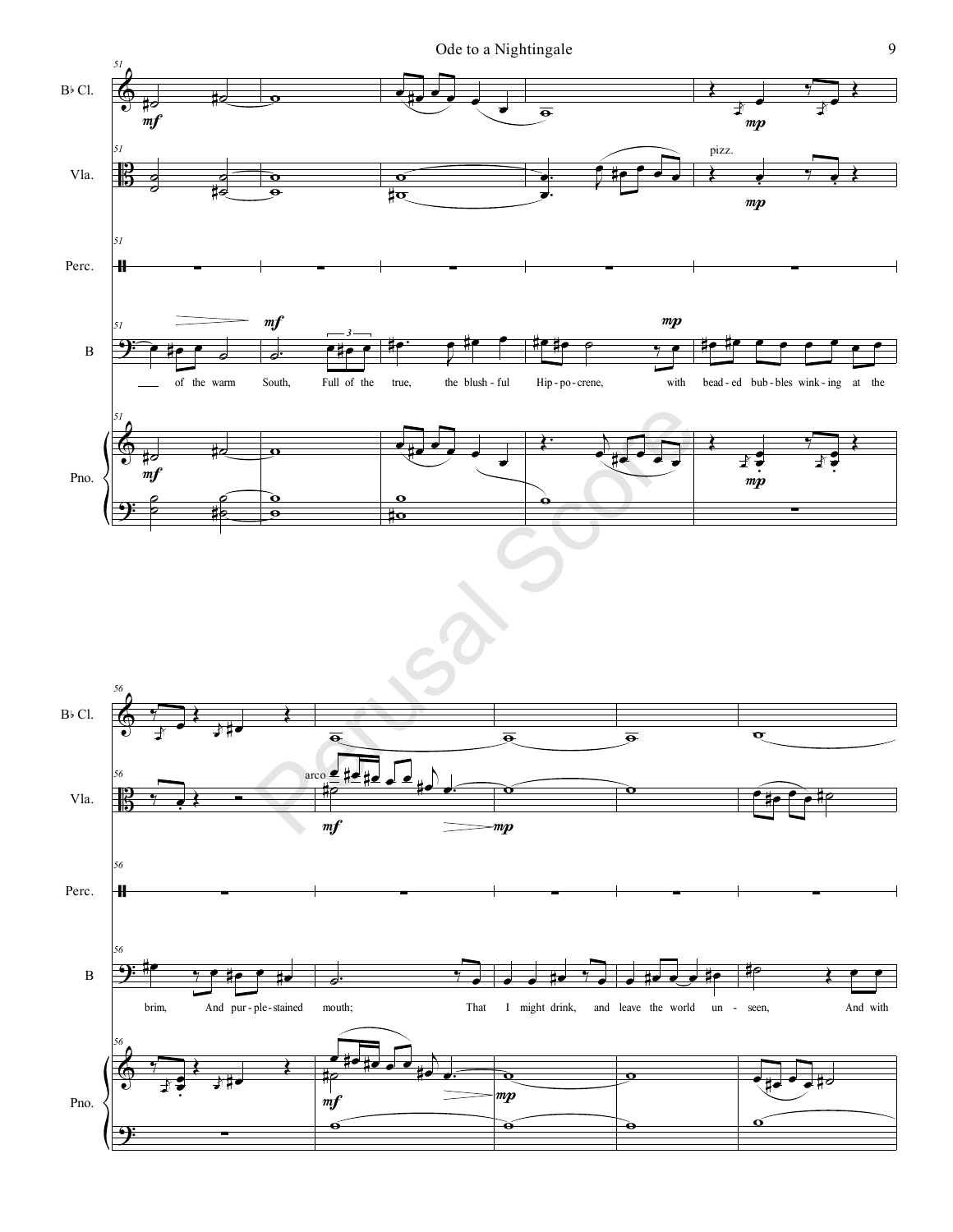![](_page_9_Figure_0.jpeg)

![](_page_9_Figure_1.jpeg)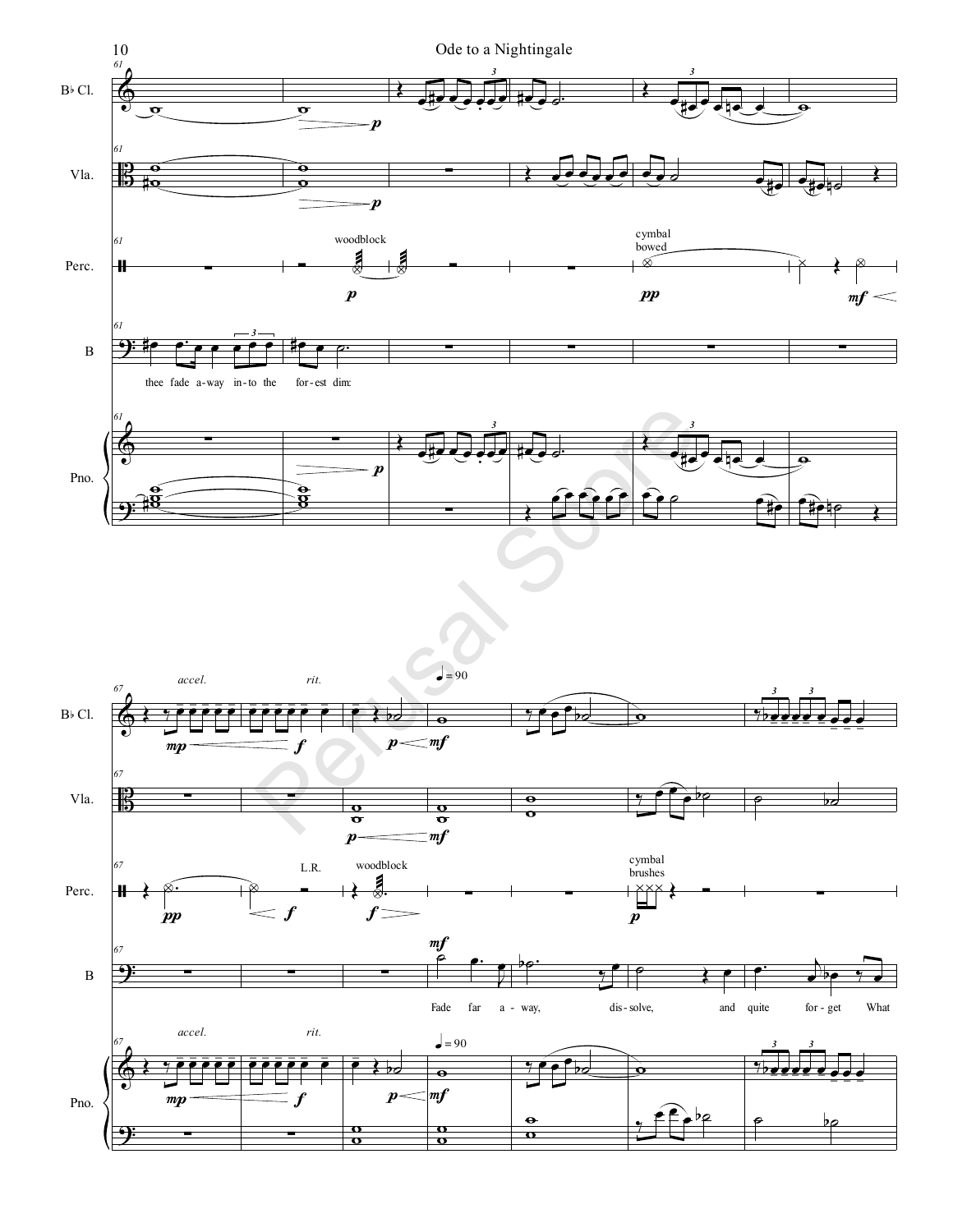![](_page_10_Figure_0.jpeg)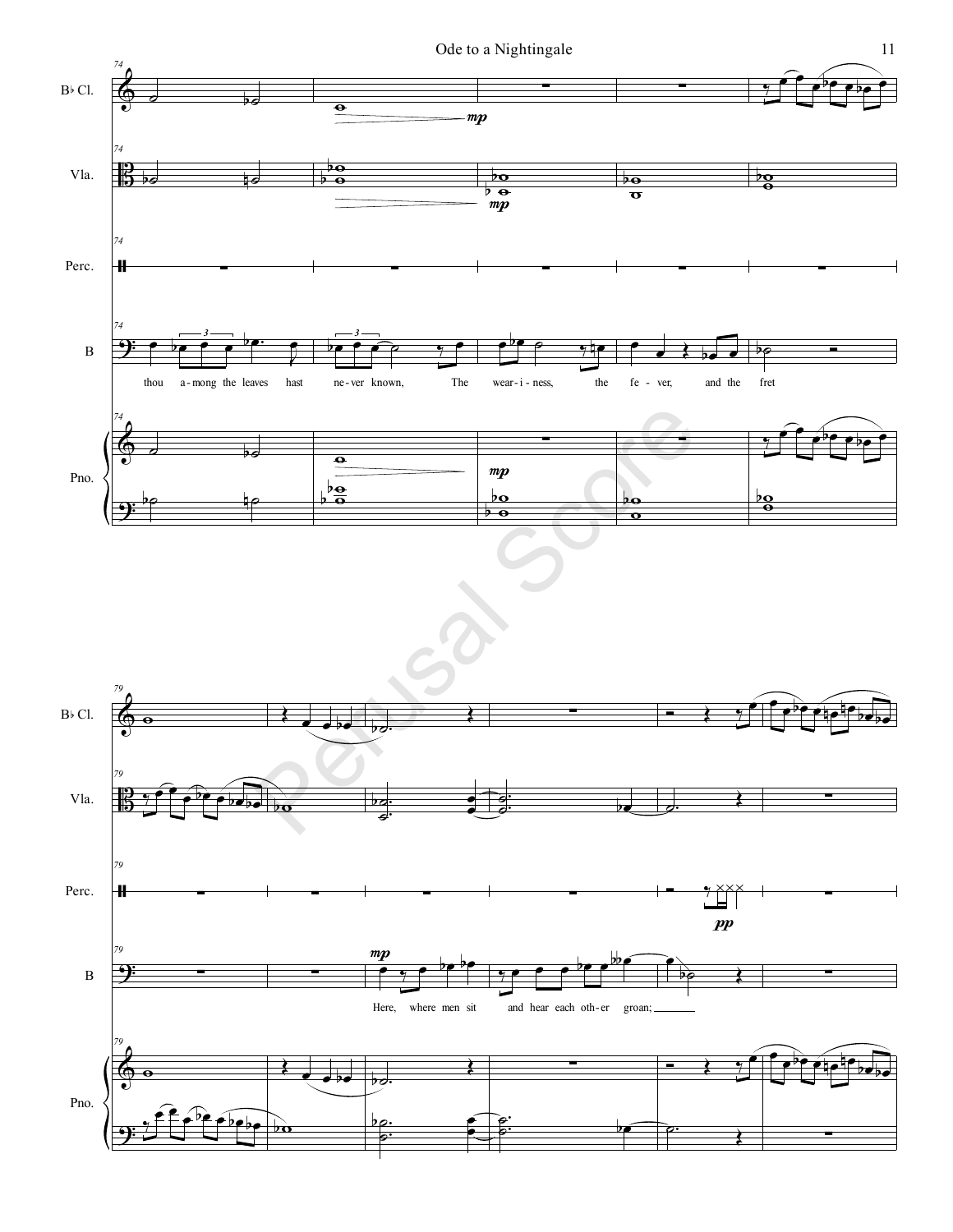![](_page_11_Figure_0.jpeg)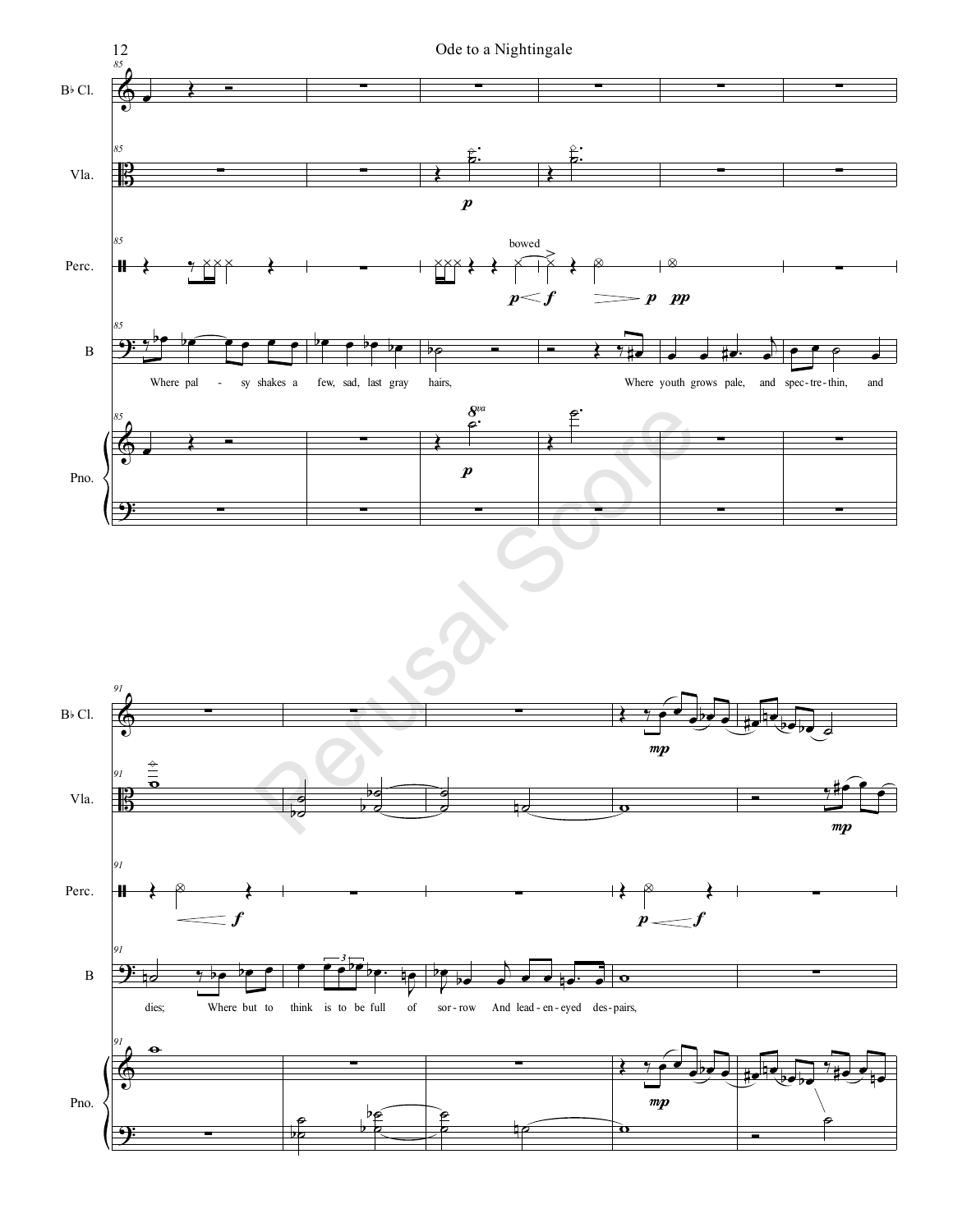![](_page_12_Figure_0.jpeg)

![](_page_12_Figure_1.jpeg)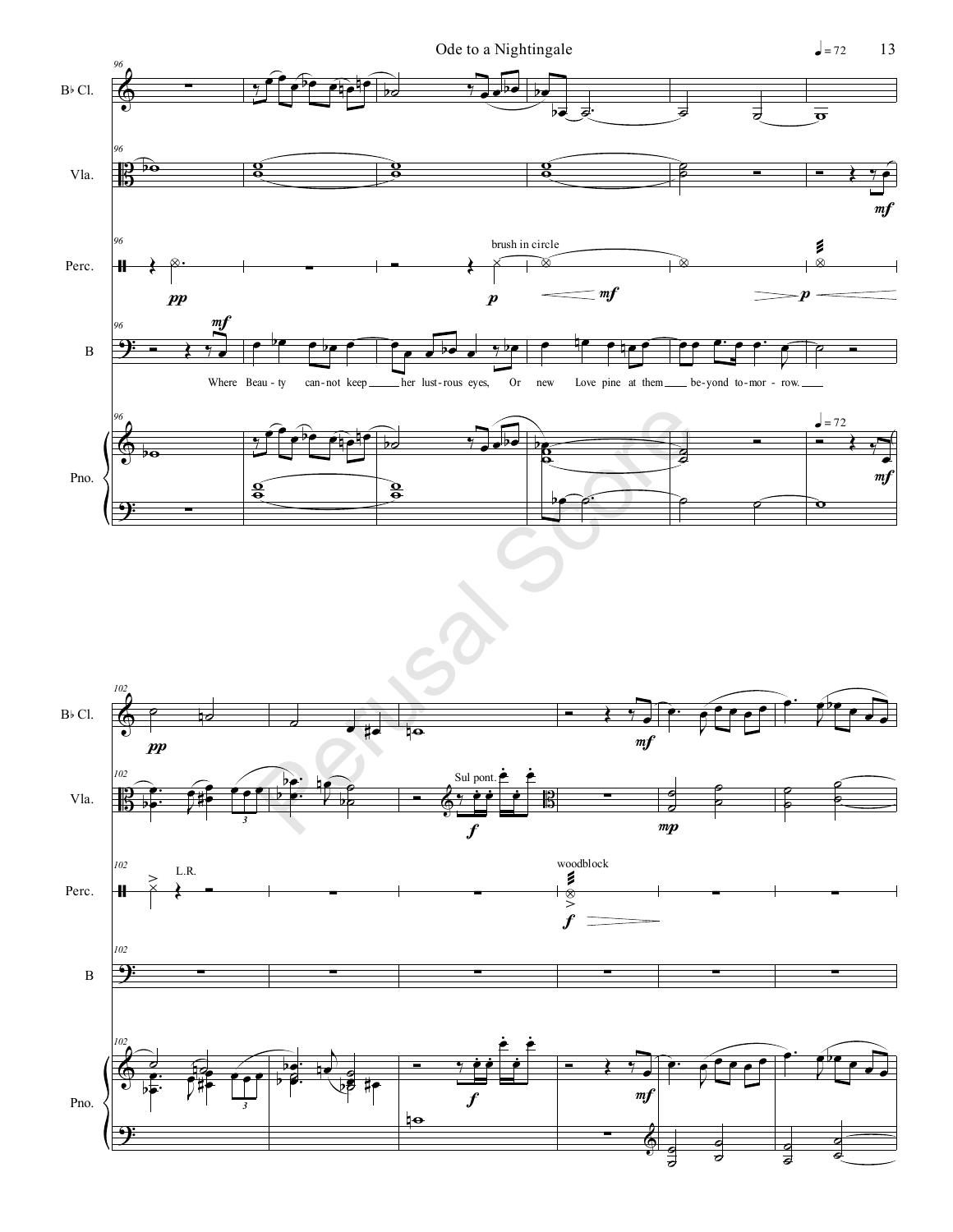![](_page_13_Figure_0.jpeg)

![](_page_13_Figure_1.jpeg)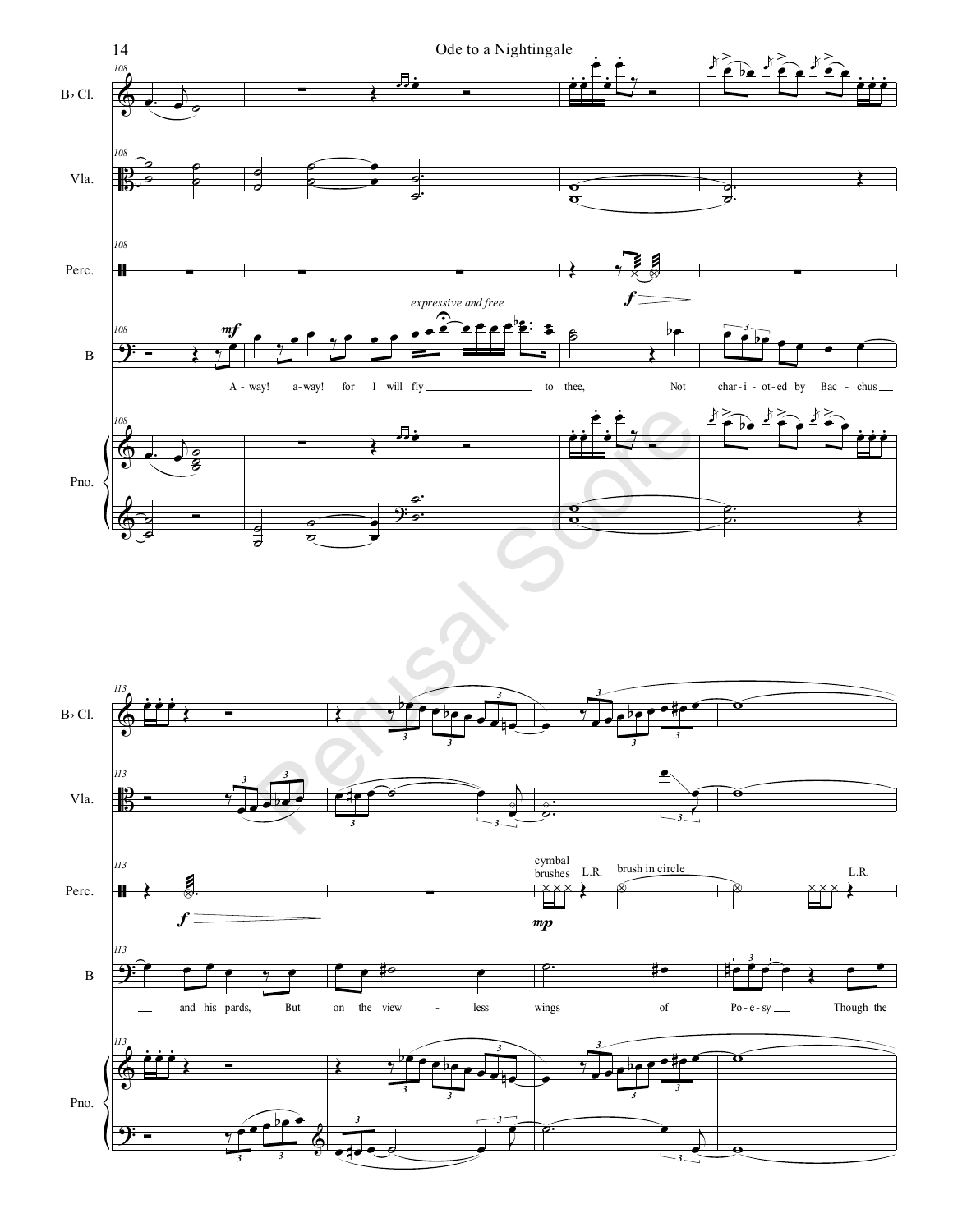![](_page_14_Figure_0.jpeg)

![](_page_14_Figure_1.jpeg)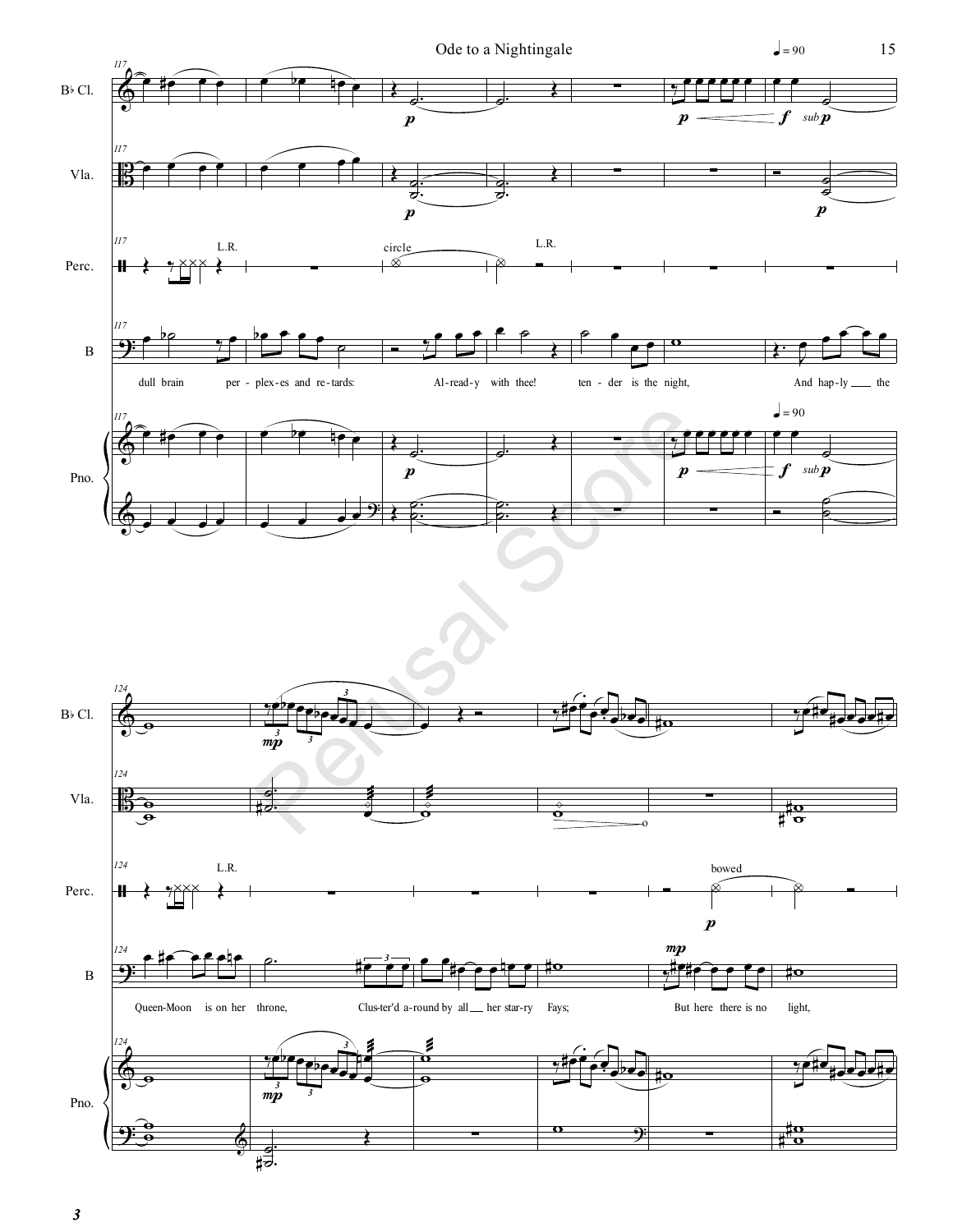![](_page_15_Figure_0.jpeg)

![](_page_15_Figure_1.jpeg)

![](_page_15_Figure_2.jpeg)

B

![](_page_15_Figure_3.jpeg)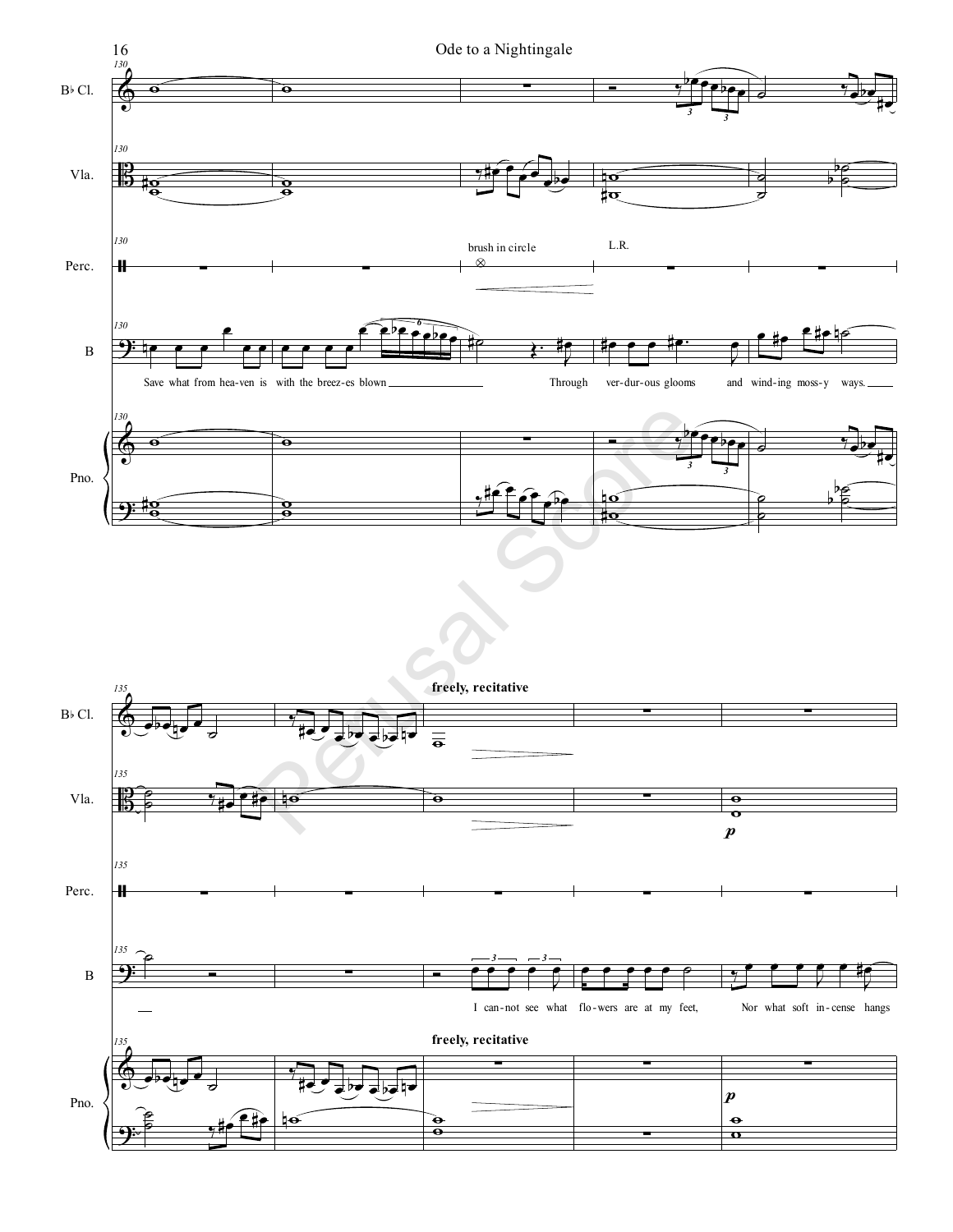![](_page_16_Figure_1.jpeg)

![](_page_16_Figure_2.jpeg)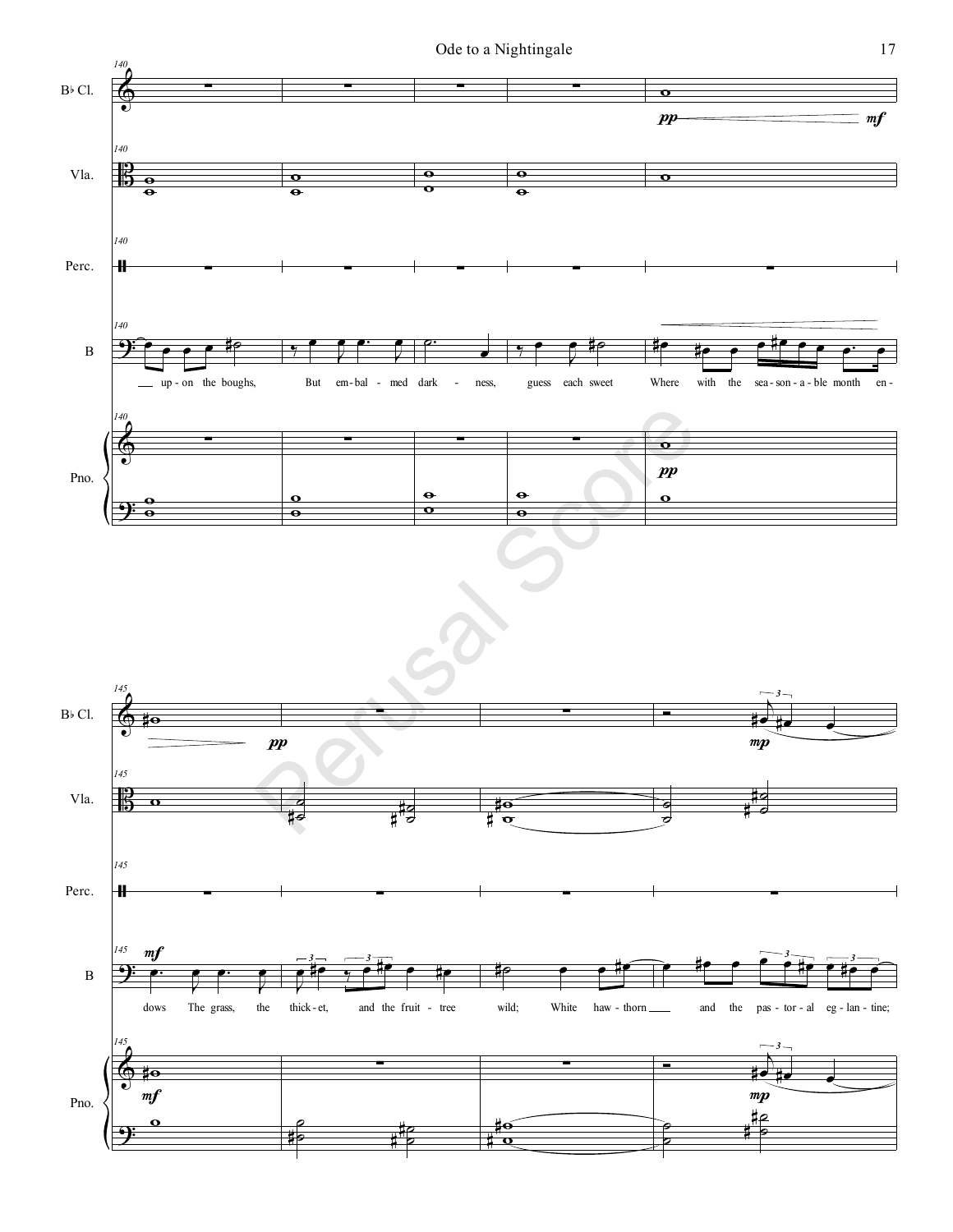![](_page_17_Figure_0.jpeg)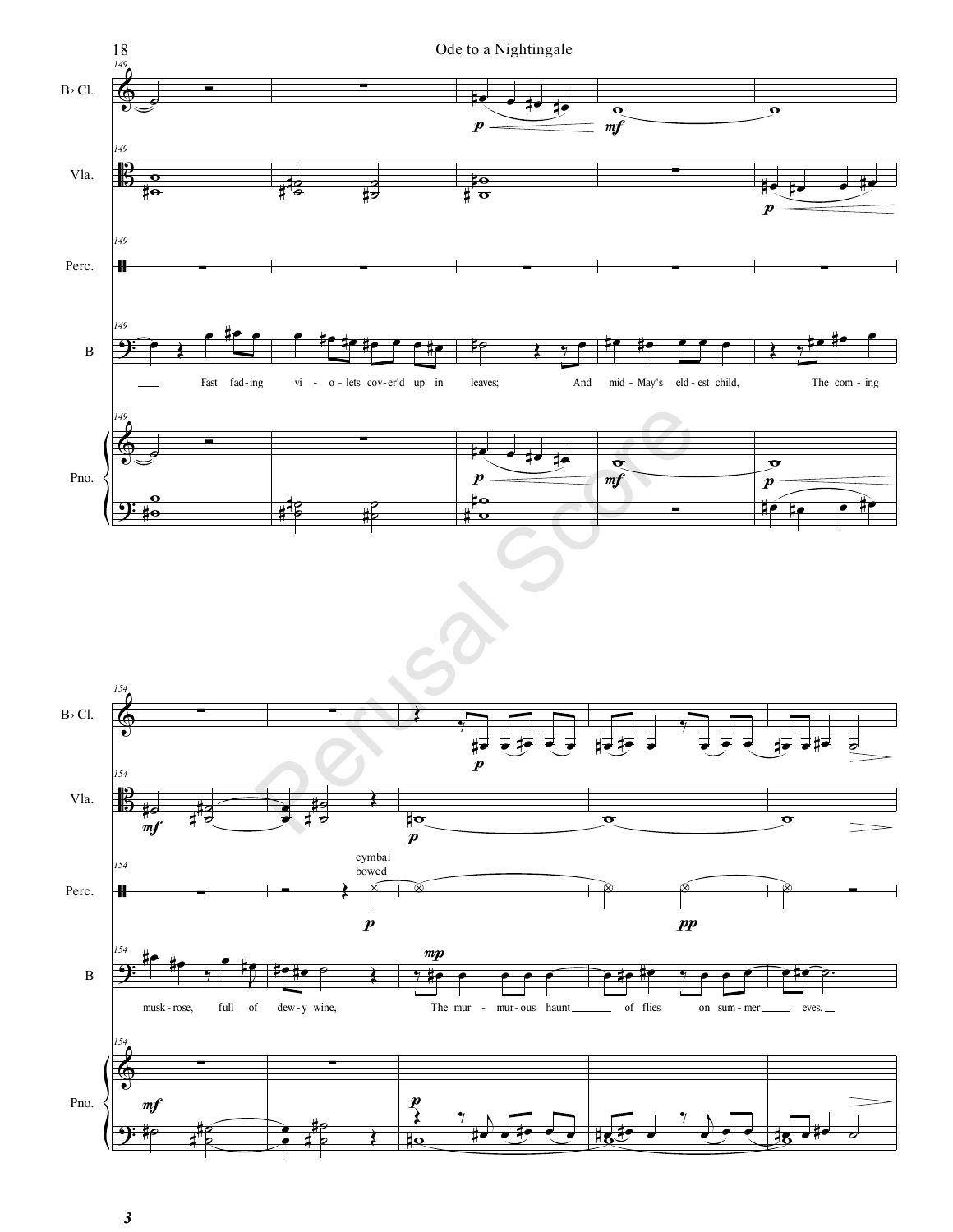![](_page_18_Figure_0.jpeg)

![](_page_18_Figure_1.jpeg)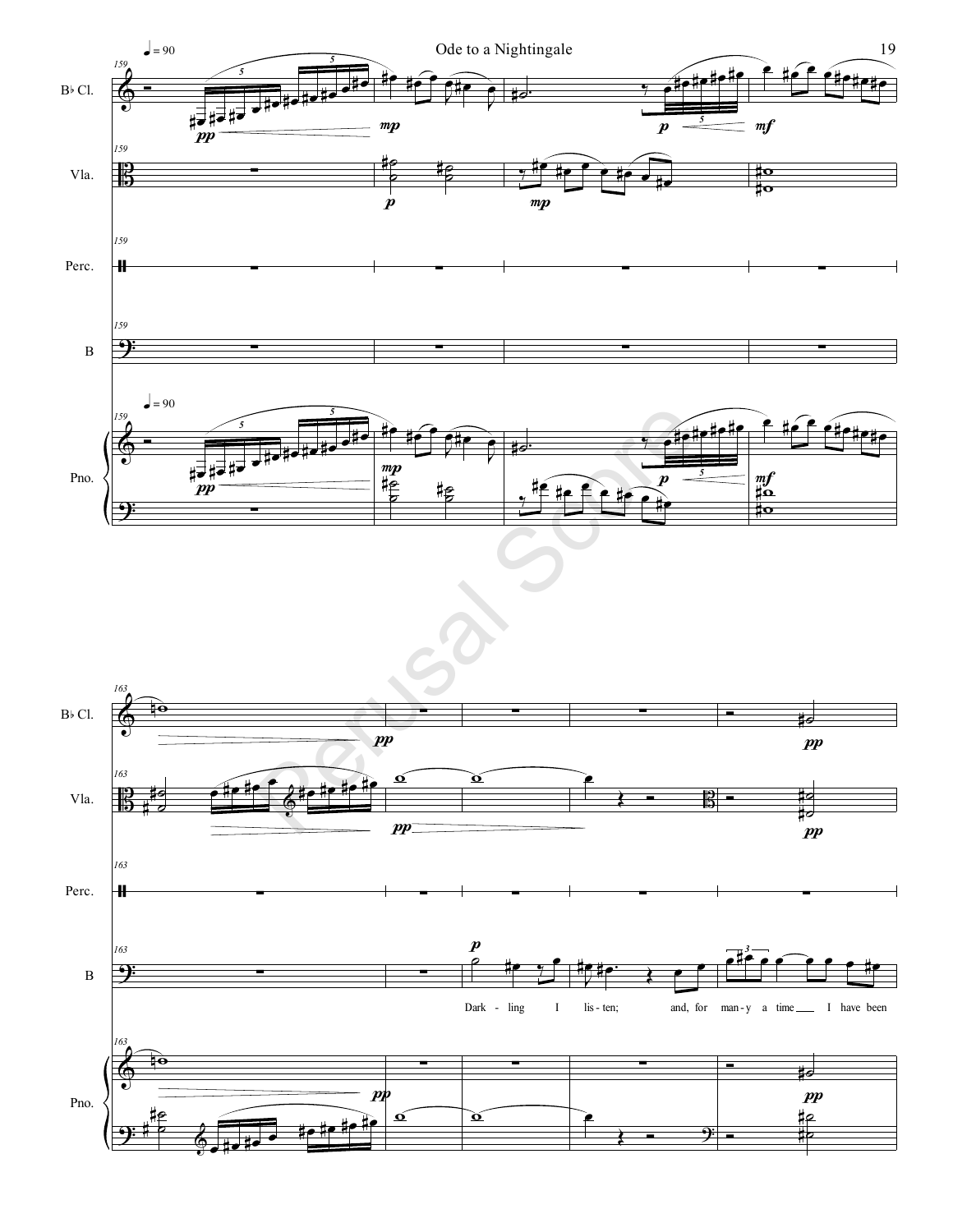![](_page_19_Figure_0.jpeg)

![](_page_19_Figure_1.jpeg)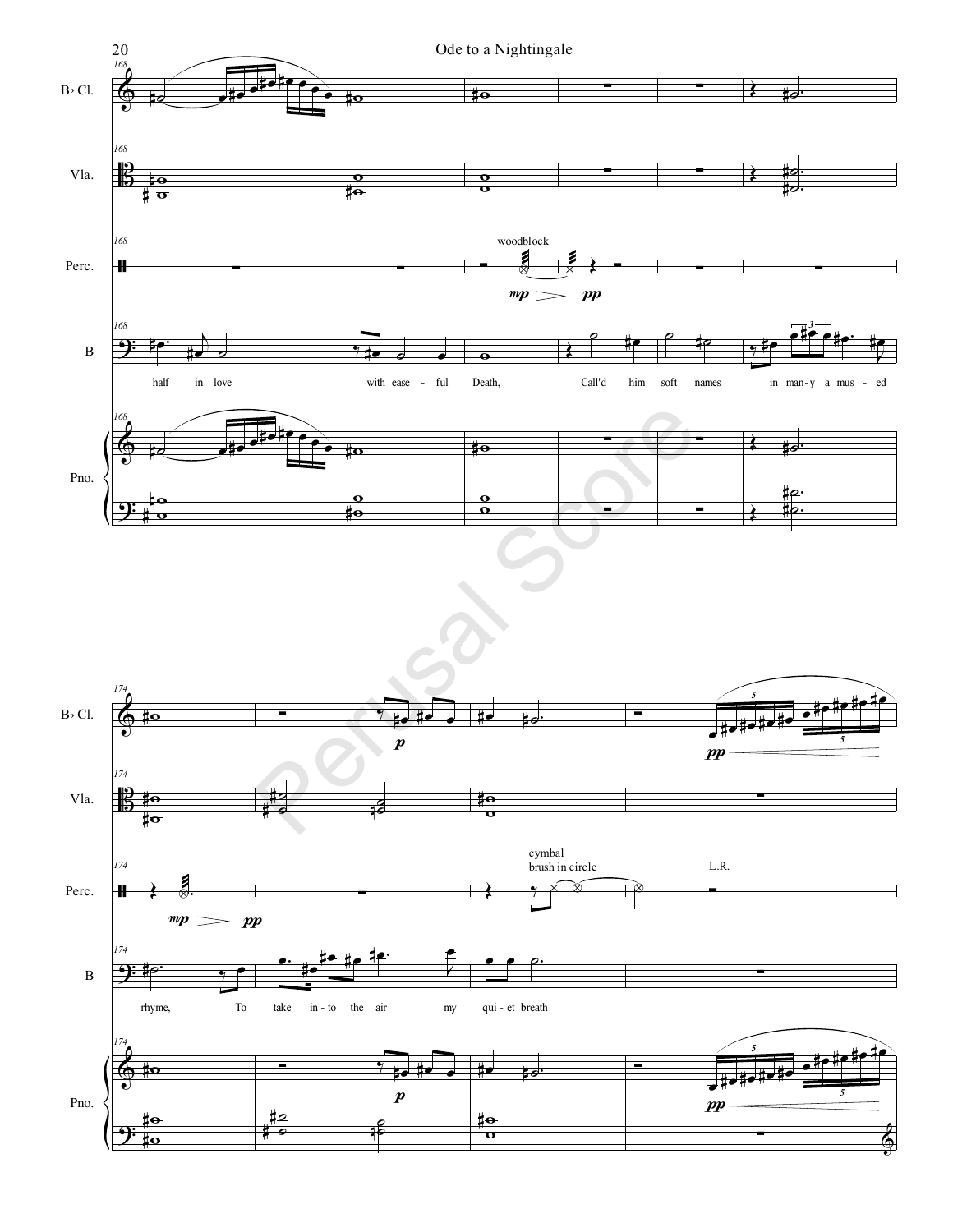![](_page_20_Figure_1.jpeg)

![](_page_20_Figure_2.jpeg)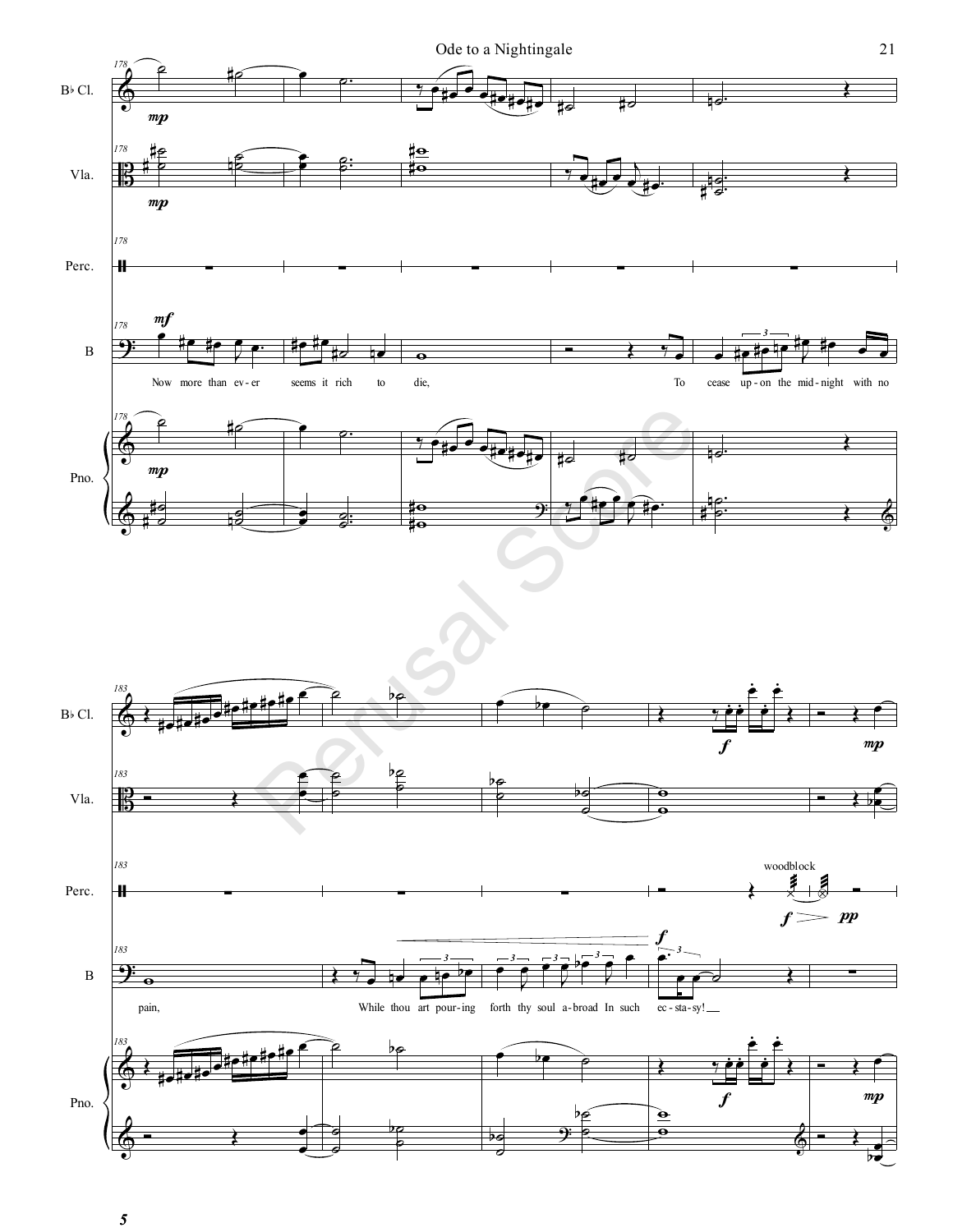![](_page_21_Figure_0.jpeg)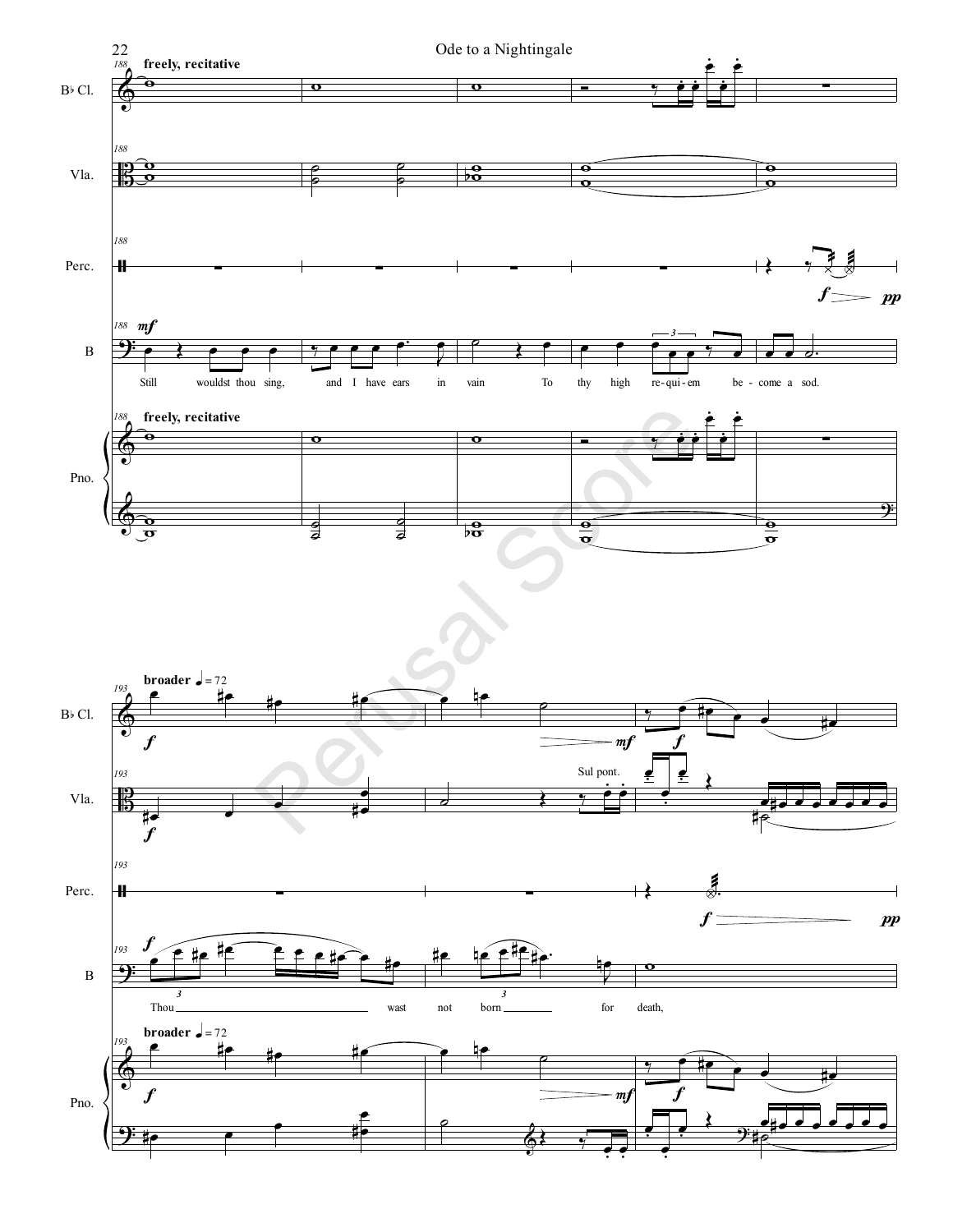![](_page_22_Figure_1.jpeg)

![](_page_22_Figure_2.jpeg)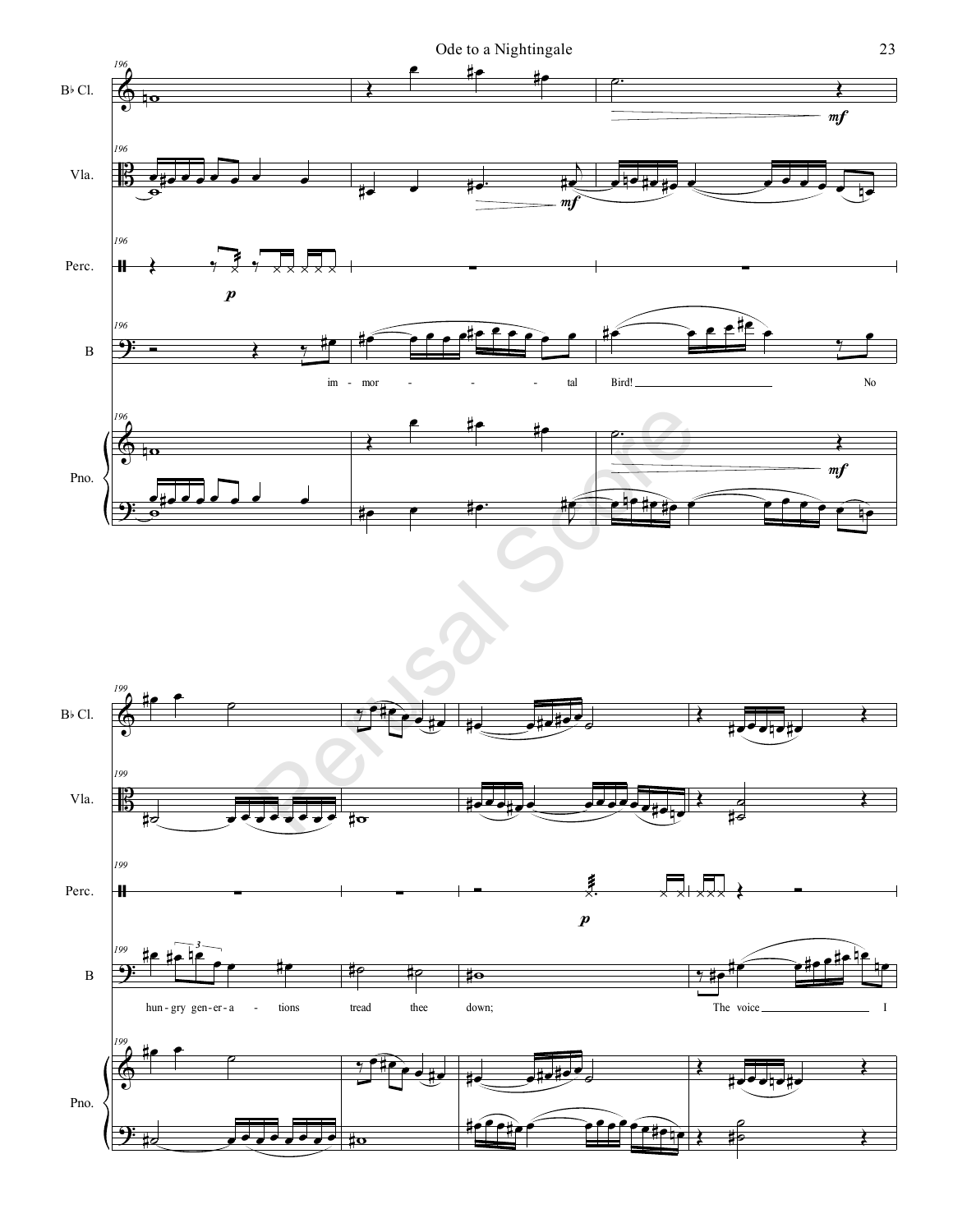![](_page_23_Figure_0.jpeg)

![](_page_23_Figure_1.jpeg)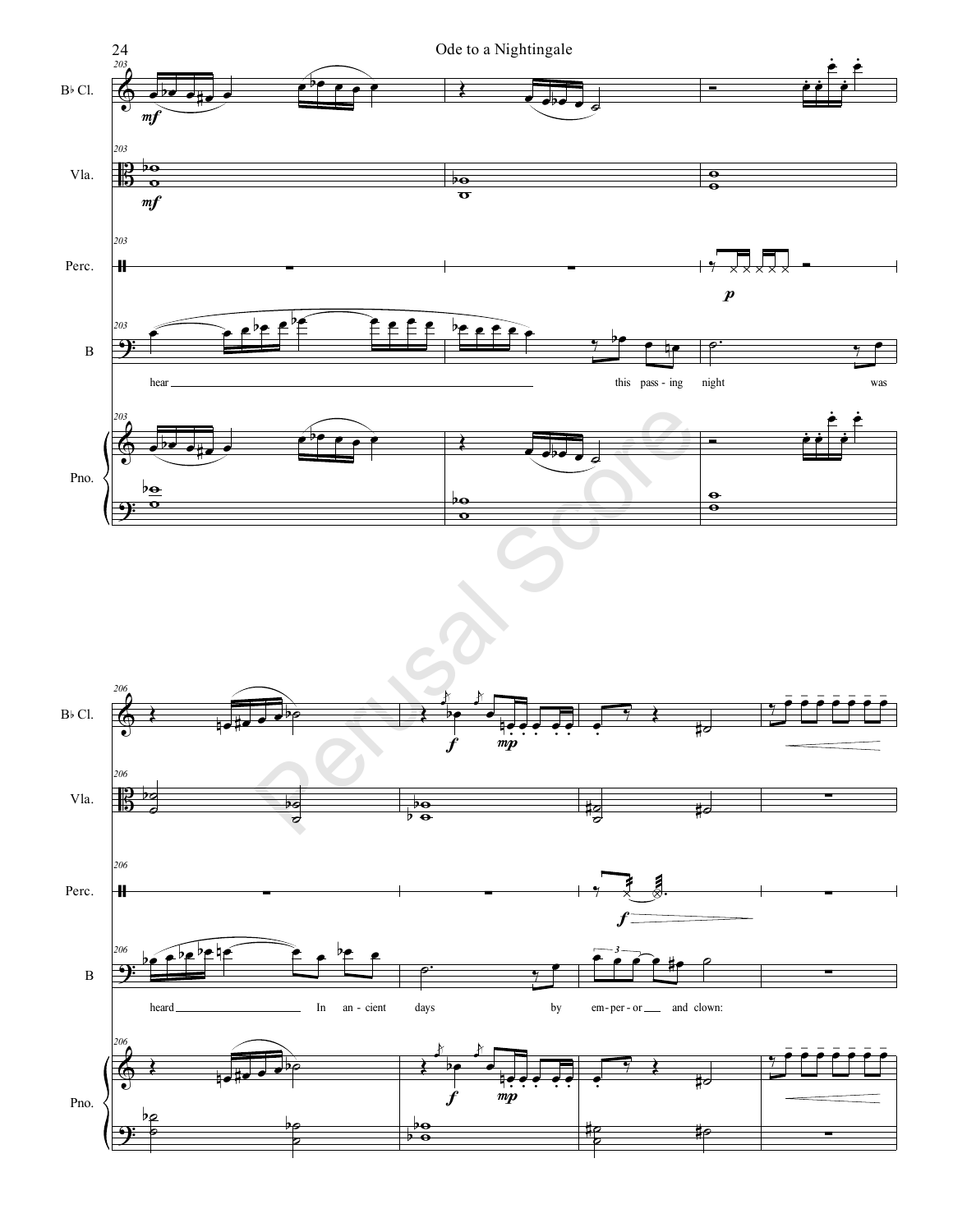![](_page_24_Figure_0.jpeg)

![](_page_24_Figure_1.jpeg)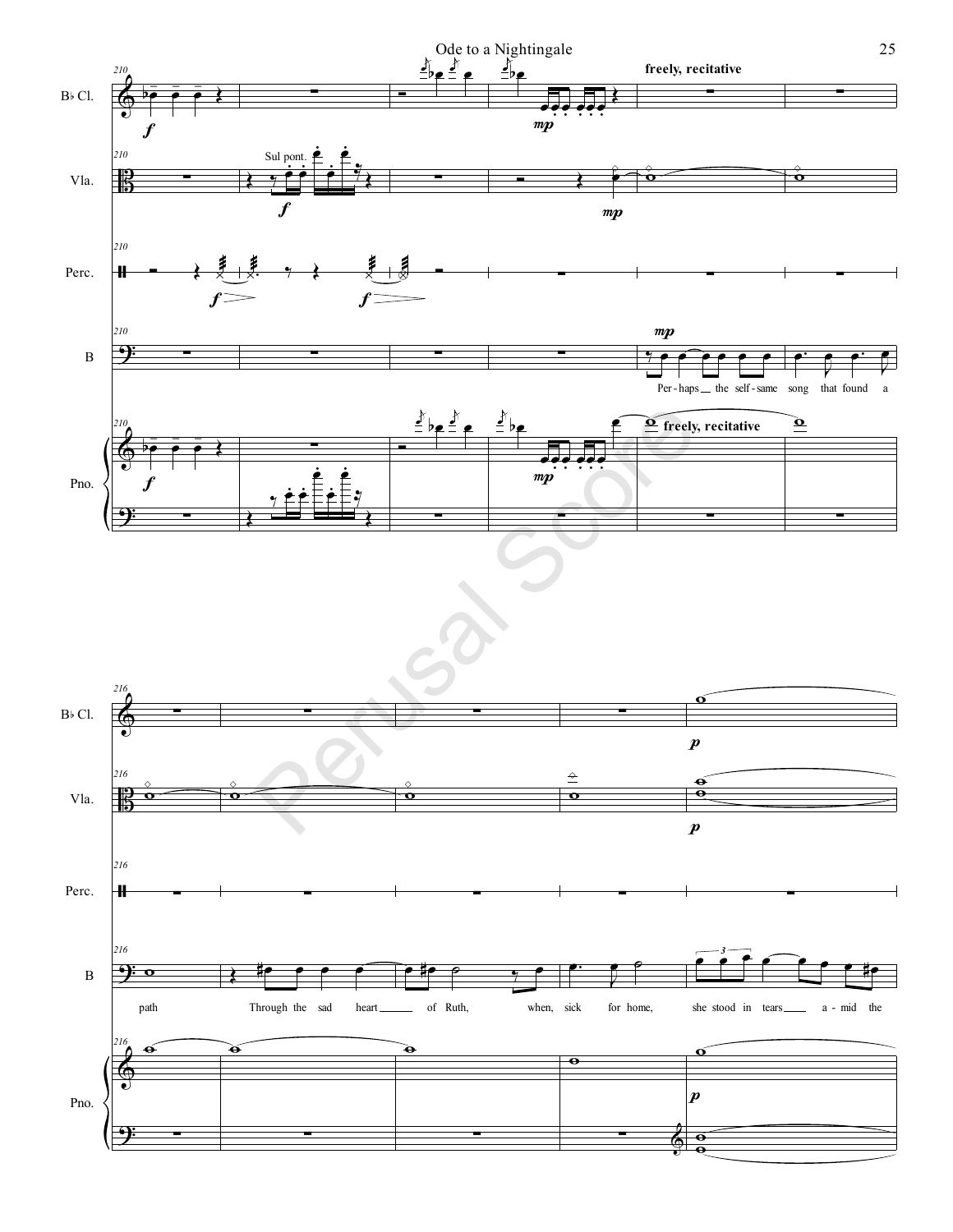![](_page_25_Figure_0.jpeg)

![](_page_25_Figure_1.jpeg)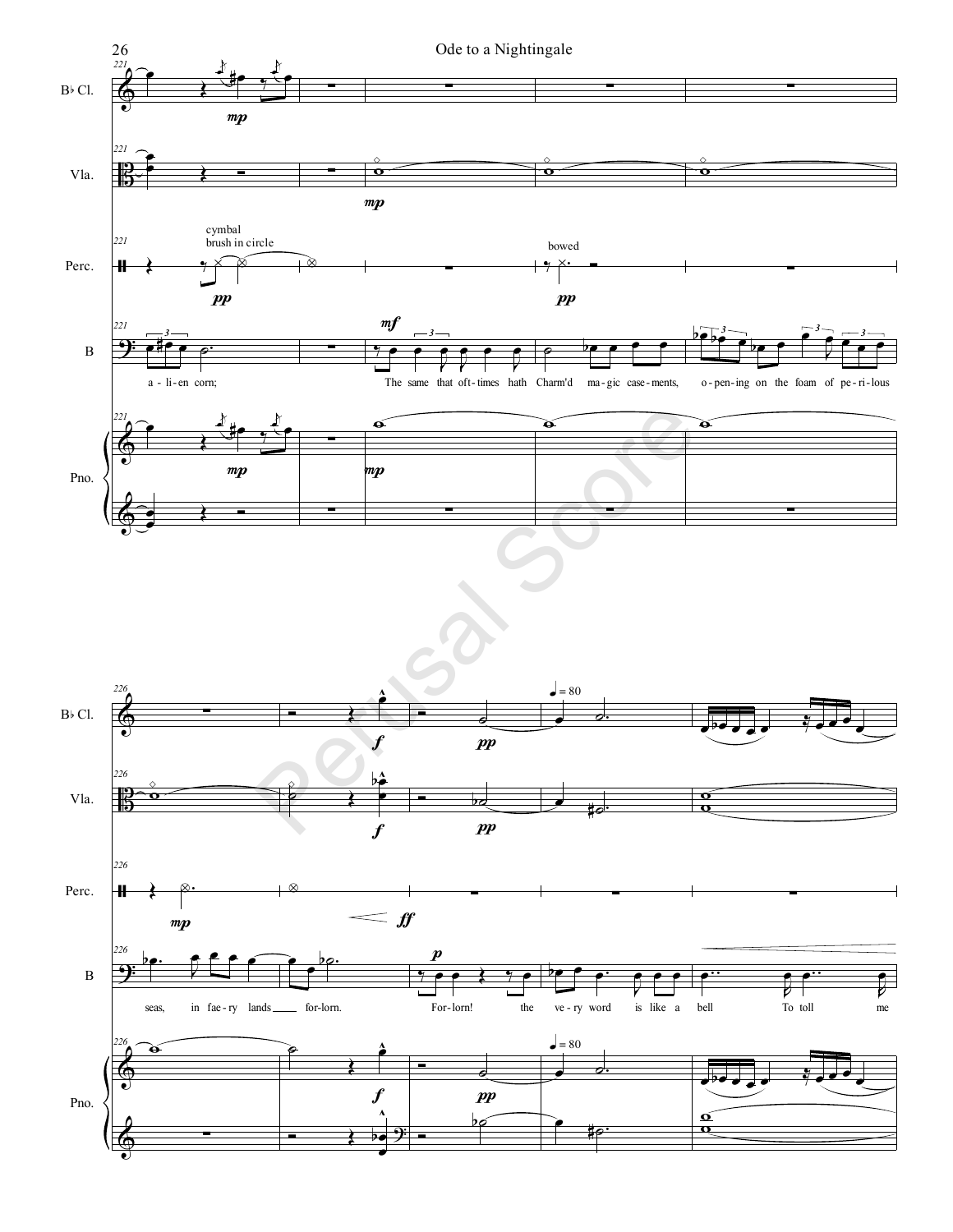![](_page_26_Figure_1.jpeg)

![](_page_26_Figure_2.jpeg)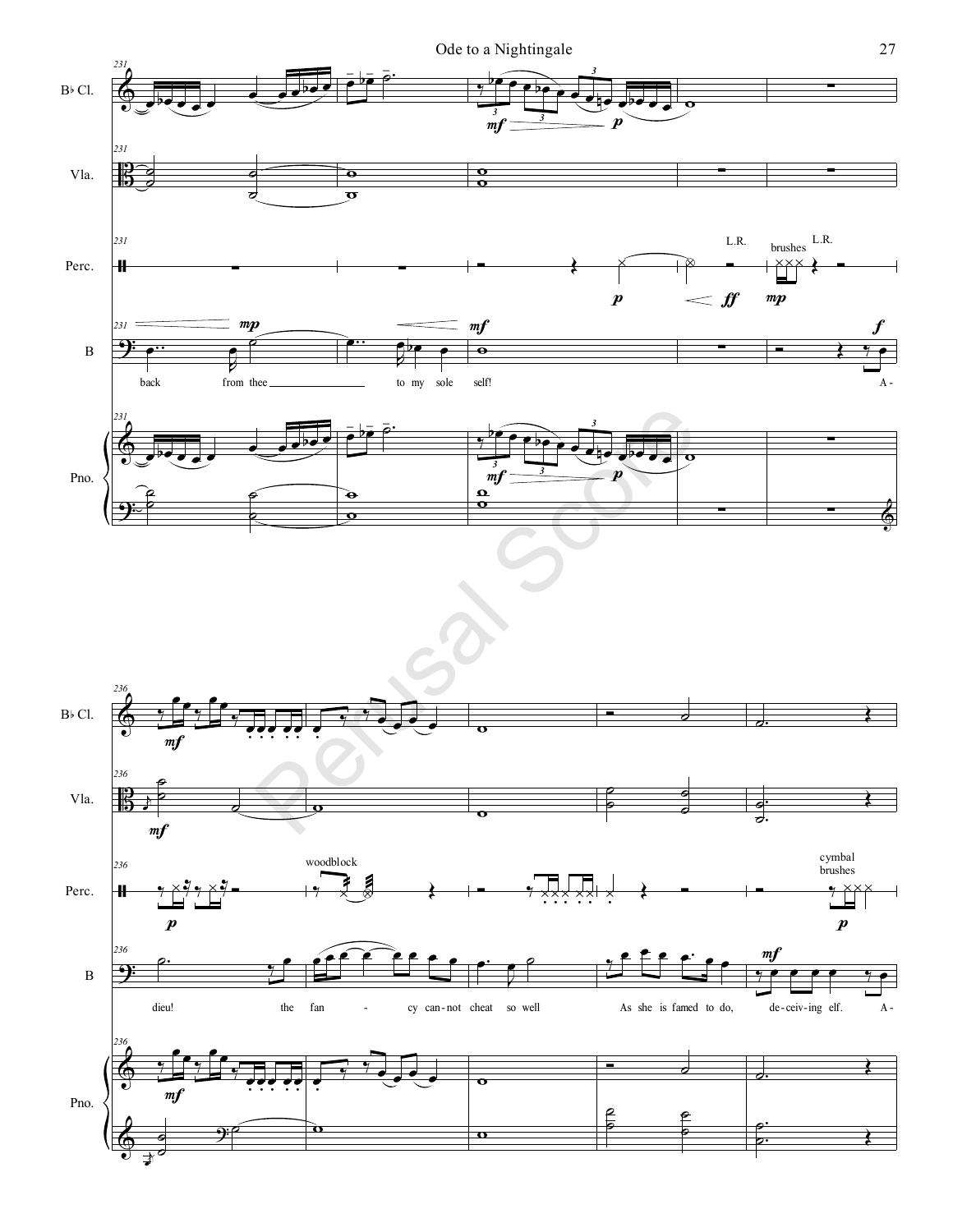![](_page_27_Figure_0.jpeg)

![](_page_27_Figure_1.jpeg)